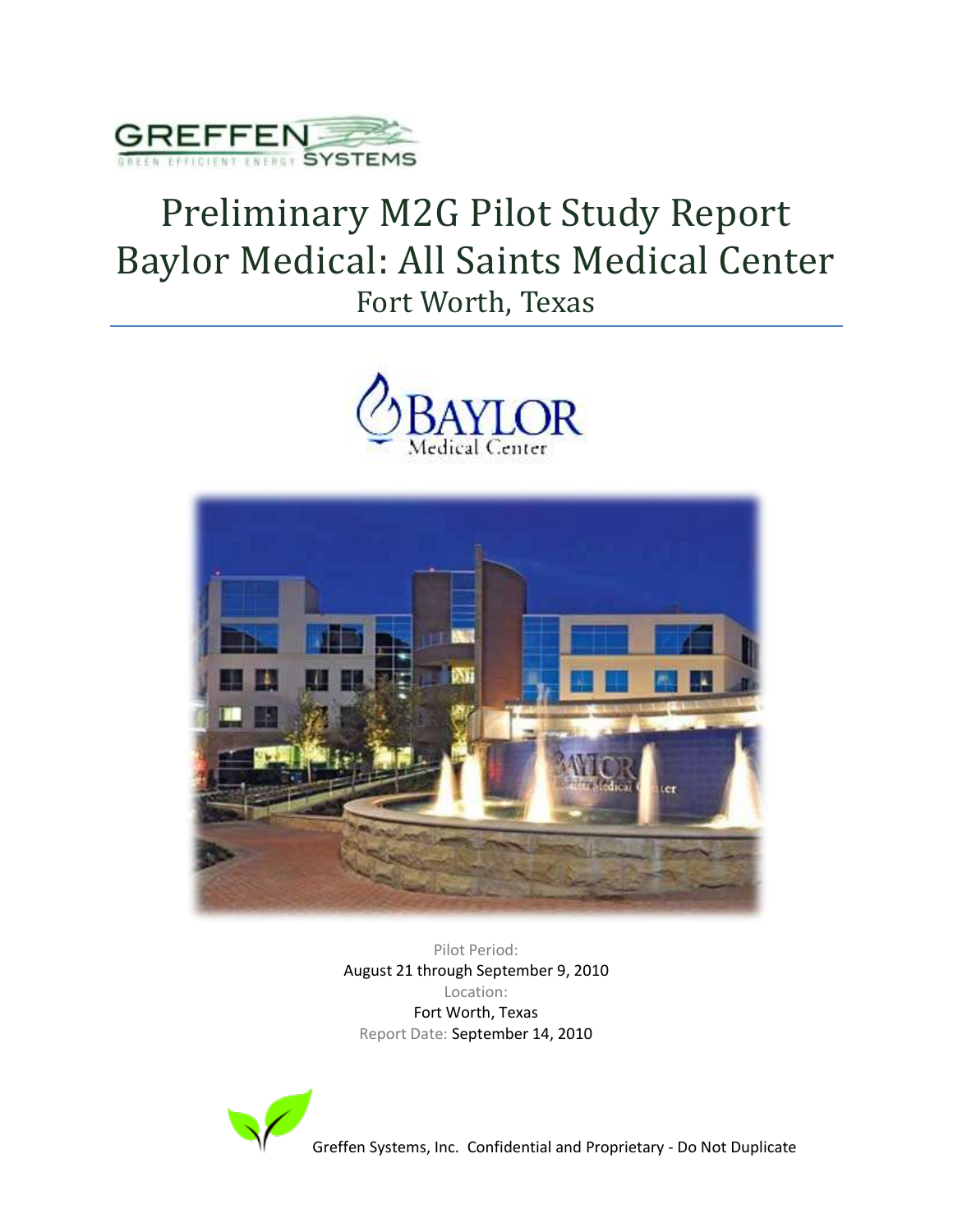## **Table of Contents**

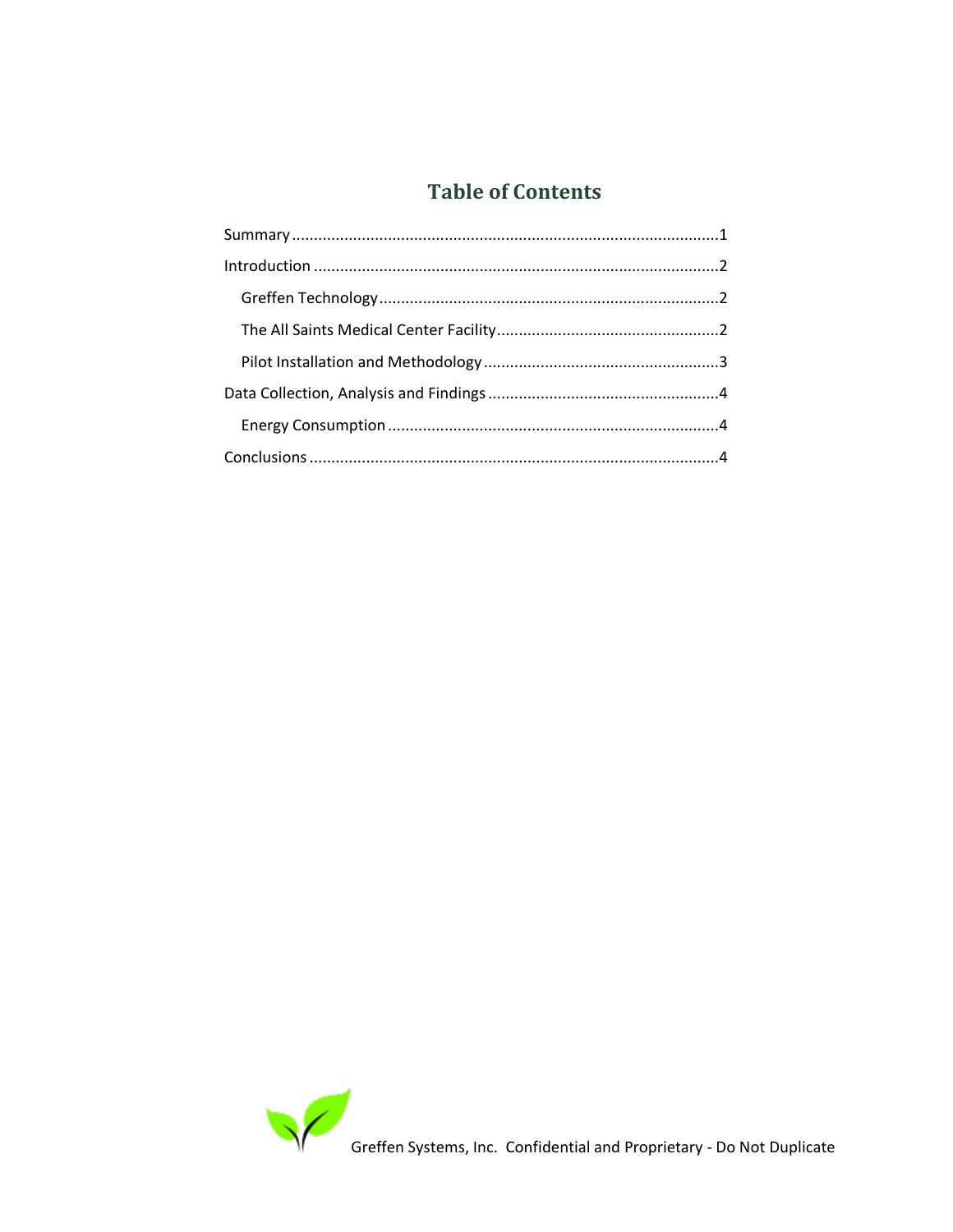

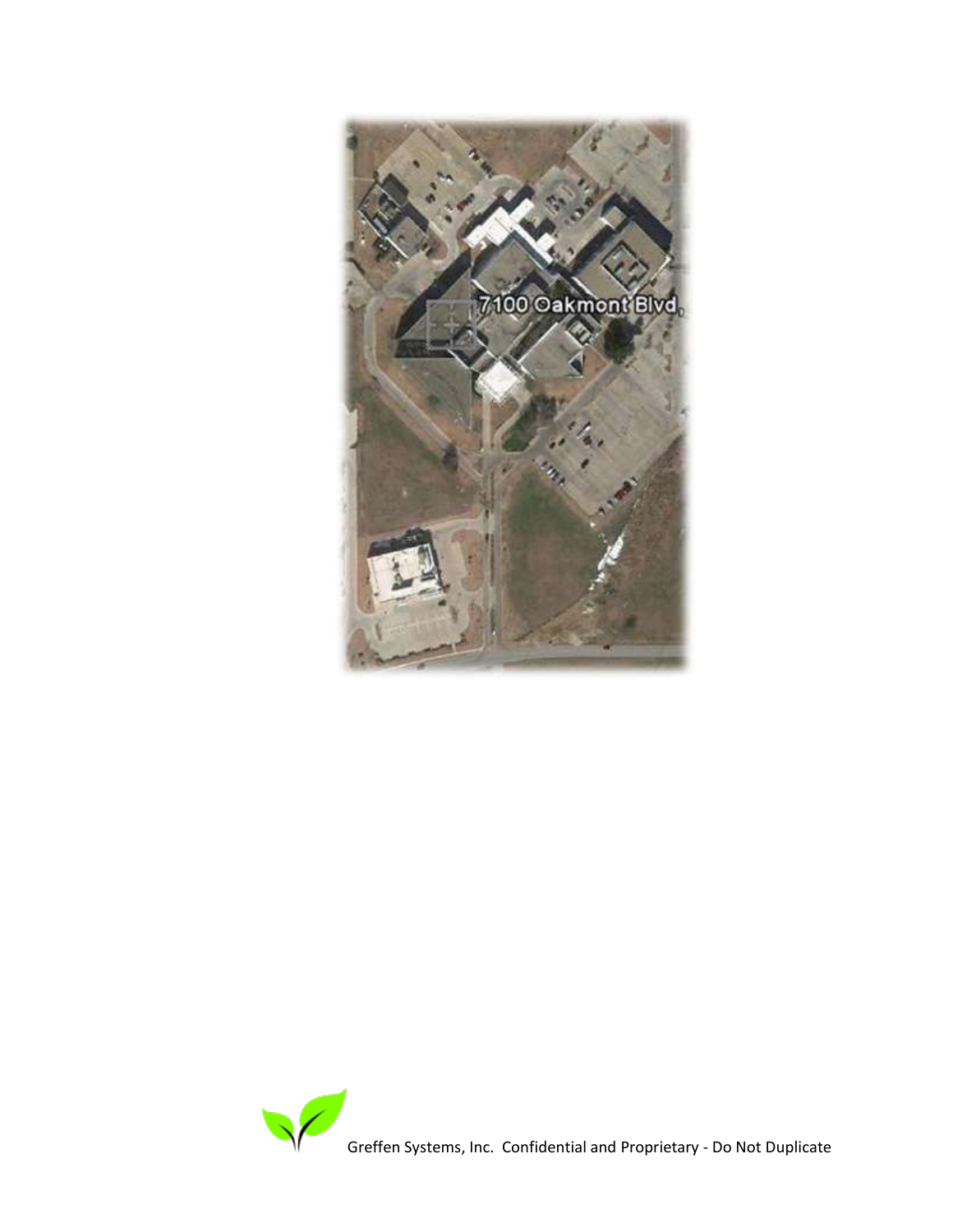#### **Summary**

<span id="page-3-0"></span>The M2G boiler optimization control unit was piloted at the All Saints Medical Center facility located in Fort Worth, Texas. The M2G device was installed in June 2010; testing and monitoring equipment was subsequently installed on August 20, 2010. Pilot data was collected for the period commencing on August 21 running through September 9, 2010. Greffen Systems managed the pilot, collected and analyzed data, and produced this report. Holman Boiler Works installed the device on the Bryan boilers. The following statistics summarize the performance of the M2G device during the pilot period.

| M2G Pilot Summary Findings - ASMC<br>Fort Worth, Texas |                                     |                     |  |  |
|--------------------------------------------------------|-------------------------------------|---------------------|--|--|
|                                                        | Pilot Period: Start Date: 20-Aug-10 | End Date: 09-Sep-10 |  |  |
| Parameter                                              |                                     | Change/Value        |  |  |
| <b>Firing Rate drop with M2G</b>                       |                                     | 24% Reduction       |  |  |
|                                                        | <b>Total Energy Savings</b>         | 14.4 % reduction    |  |  |
|                                                        |                                     |                     |  |  |

Findings from data collected include the following:

- Building comfort levels are unaffected by the M2G device.
- \* The M2G reduced the number of boiler fires by 24% which will produce additional savings by lowering boiler maintenance costs.
- Greffen expects that the M2G will deliver significant energy and carbon savings and integrate into Baylor's existing building operations making the M2G a commercially viable energy efficiency technology for Baylor Medical.



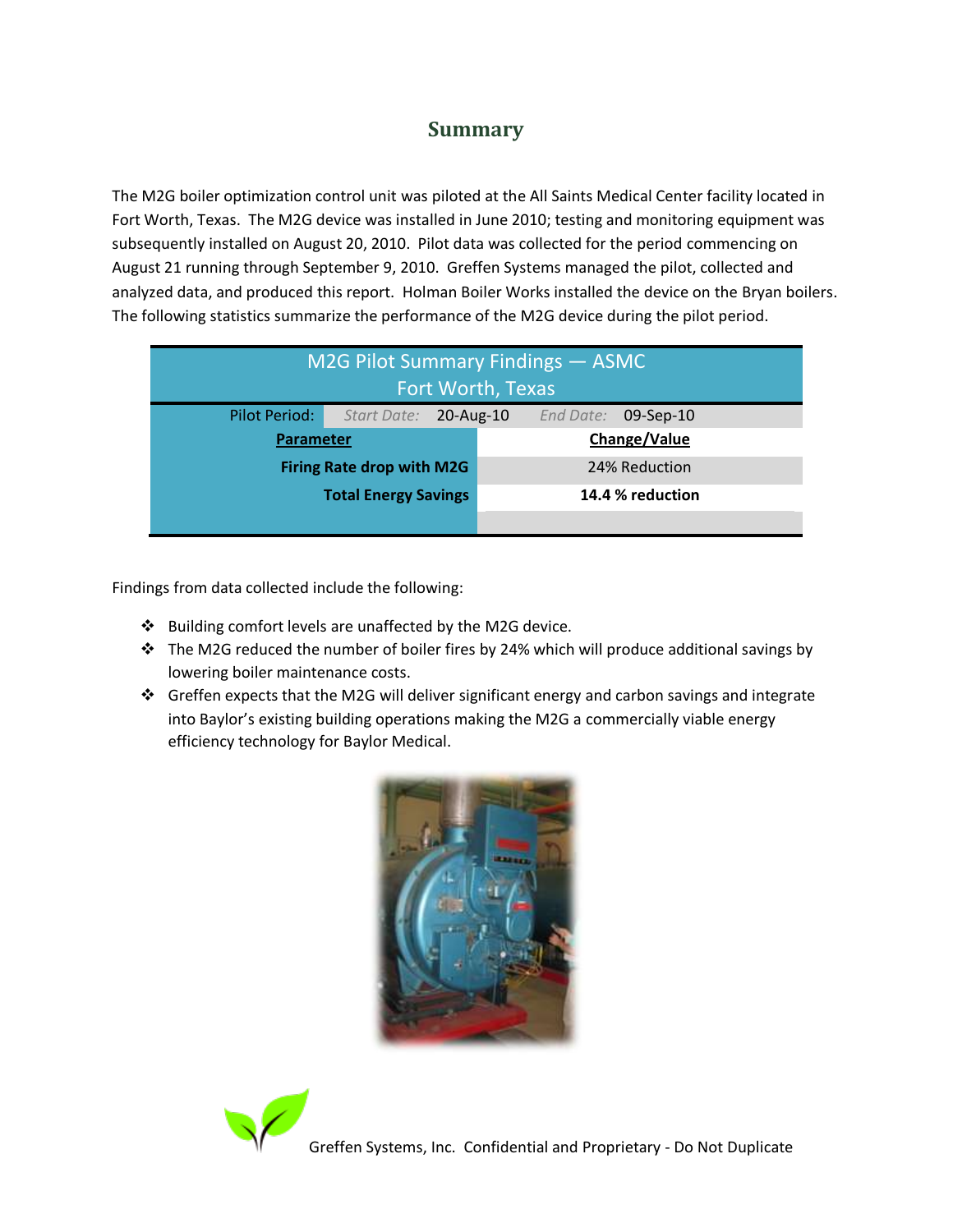### **Introduction**

#### <span id="page-4-1"></span><span id="page-4-0"></span>**Greffen Technology**

The M2G is an advanced intelligent boiler control that optimizes the efficiency of a boiler. An M2G unit monitors temperatures of water flowing in and out of the boiler at least every 10 seconds and the information is recorded. The M2G also monitors additional boiler operating data, including heat transfer rates during firing and interval periods when the burner is off.

When a demand on the boiler is made, the M2G microprocessor checks the latest data it has stored and decides whether to allow the control signal to fire the boiler or open a relay which blocks the boiler from firing. Energy savings is only one of the criteria used in the M2G decision making process: (1) building comfort level and (2) protection of the boiler from stresses of thermal shock are the other key criteria that are constraints used by the M2G. Also, the M2G preserves the existing system's control over the boiler and system. The M2G's built in intelligence adjusts to changing conditions and operational settings without any requirement for operator adjustment or intervention. From an operator viewpoint all existing controls and procedures remain fully functional.

The result is energy savings while ensuring maximum capacity during heavy load periods; this is accomplished with no impact on building comfort levels. Viewed from a perspective of waste heat, the M2G minimizes the waste heat going up the boiler flue while preserving the transfer of beneficial heat into the building.

#### <span id="page-4-2"></span>**The All Saints Medical Center Facility**

Baylor Medical Center at Southwest Fort Worth provides quality health care to the citizens of Southwest Tarrant County and surrounding areas for over 20 years. With 71 licensed beds, Baylor Southwest offers a broad range of general acute care, gynecological and emergency services. The Baylor Southwest campus encompasses medical office buildings that house family practice, internal medicine, orthopedic, podiatry and general surgery physicians. Specialty physicians practicing on this campus include gastroenterologists, endocrinologists and bariatric surgeons.

Fort Worth, TX climate is hot during summer when temperatures tend to be in the 80's and cold during winter when temperatures tend to be in the 40's. The warmest month of the year is July with an average maximum temperature of 94 degrees Fahrenheit, while the coldest month of the year is January with an average minimum temperature of 32 degrees Fahrenheit. Temperature variations between night and day tend to be moderate during summer with a difference that can reach 21 degrees Fahrenheit, and moderate during winter with an average difference of 22 degrees Fahrenheit.

The sprawling facility is served by a two Cleaver Brooks boilers, natural gas consumed on the site in the past year exceeded \$900,000 worth of fuel. The boilers and ancillary equipment are located in a mechanical room located mechanical building located at the perimeter of the site. The boilers operate year-round, they provide space heat and reheat for the patients, caregivers, support staff, and visitors to the building.

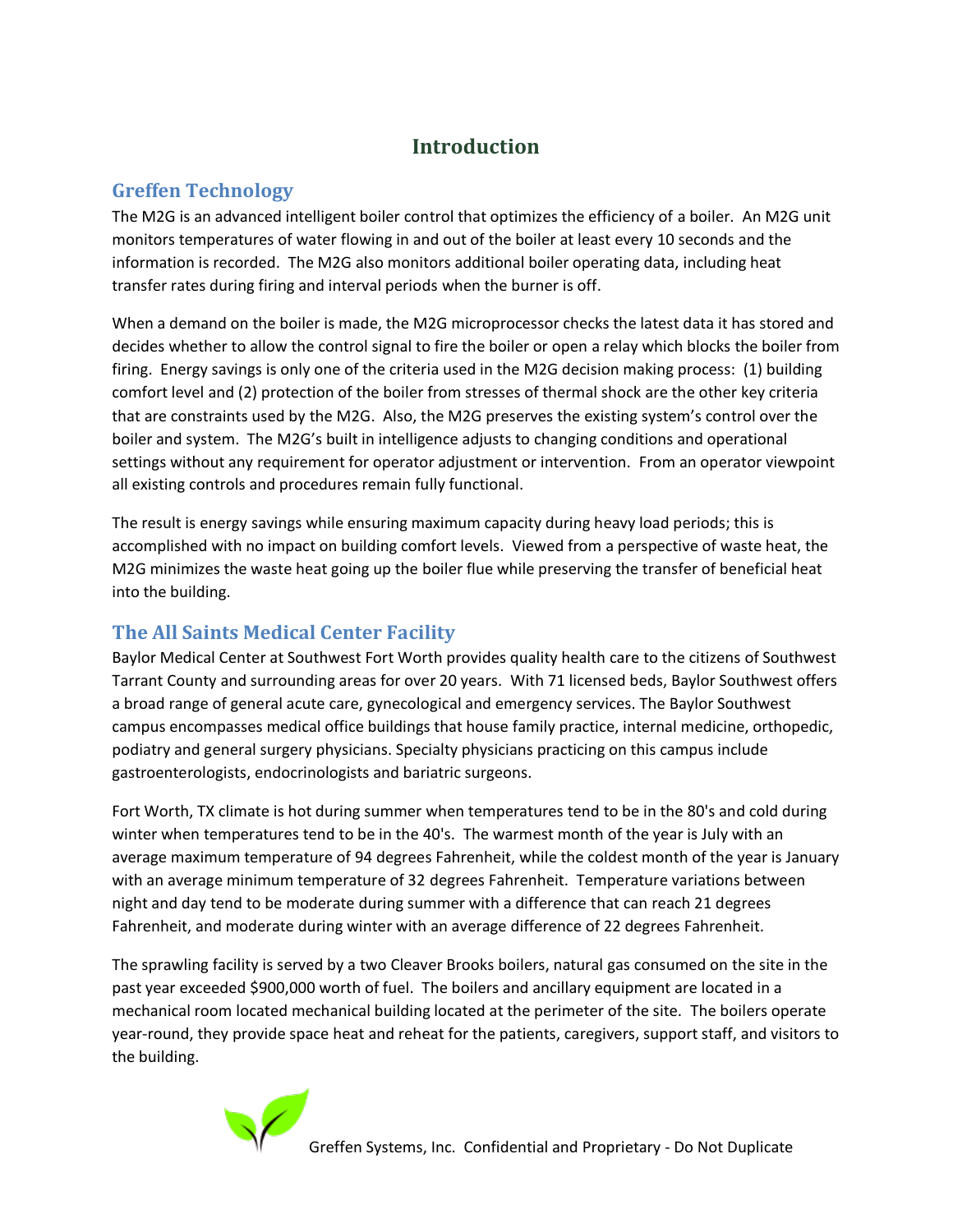#### <span id="page-5-0"></span>**Pilot Installation and Methodology**

The M2G's was installed on the side of the main boiler control box. The primary stage control circuits were routed through the M2Gs. A boiler control unit exercises control over the boiler by means of this primary thermostat circuit. Gas consumption was determined from measurement of the gas control valve operation on the boiler. A Building Management System (BMS) supervises control of the boilers including enabling and determining the lead boiler. The M2G installation was accomplished without impacting existing controls.

In addition to the M2Gs, timers were installed which allowed the unit to operate in either of two modes. In the "save" mode of operation the M2G unit operates normally. In "bypass" mode the M2G is powered, but its ability to modify boiler firing and timing is blocked electronically. In bypass mode the boiler operates just as it would were the M2G technology not installed. The timer toggles save and bypass modes alternately on a 24 hour basis at midnight.

Data was collected on boiler operations using a Dent data logger which measured the gas valve operation for the boiler. The data was collected with time and date information for each change in boiler status. Each time the boiler turns on or off the event was recorded with the date, time, and action. The collected data was analyzed and a comparison of boiler operation was made with and without the M2G device operation.